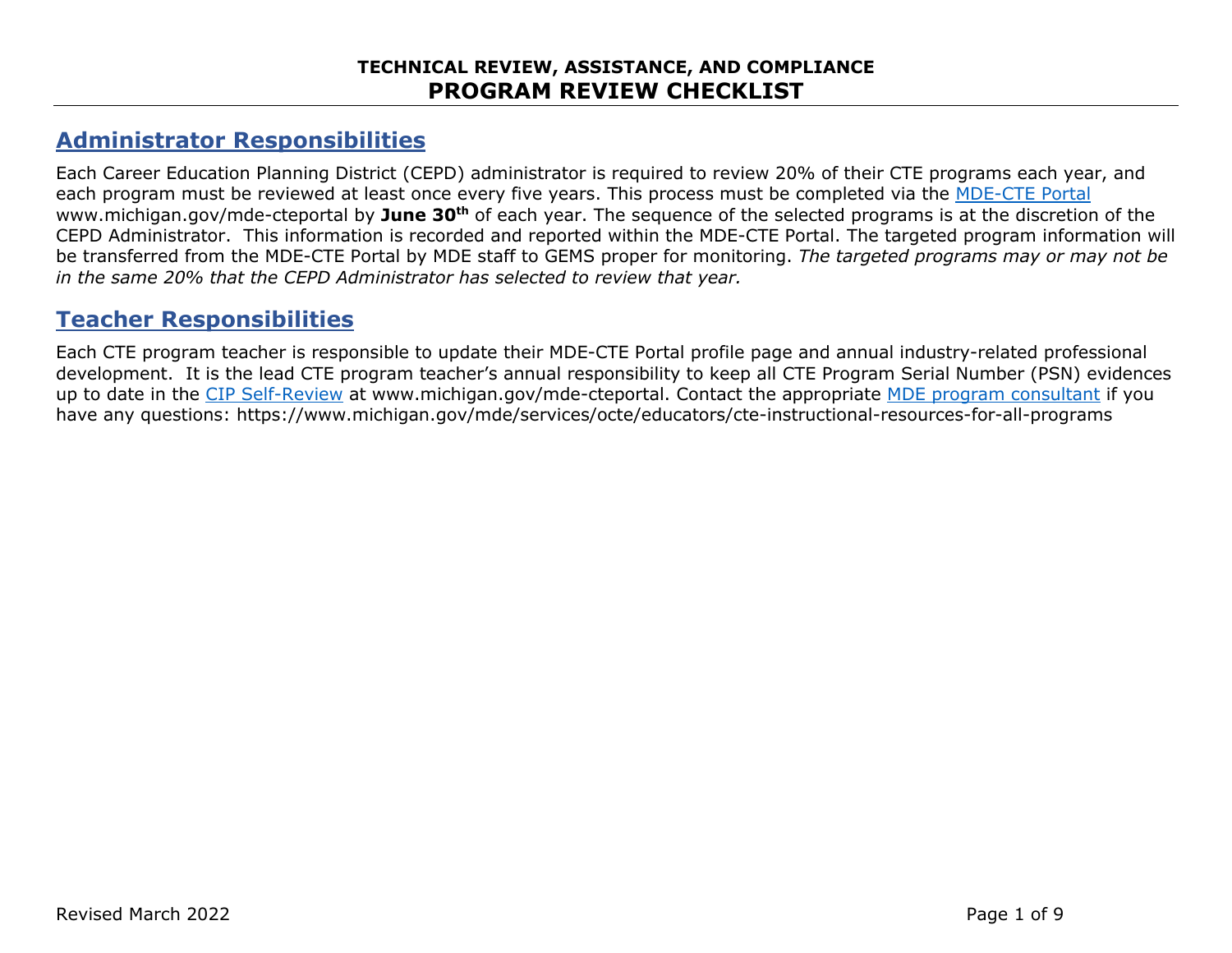### **TECHNICAL REVIEW, ASSISTANCE, AND COMPLIANCE PROGRAM REVIEW CHECKLIST**

### **C01 – Program Teacher Certification**

Each teacher in the program must identify the type of appropriate CIP CTE certification. Upload PDF copies of actual credentials only in circumstances when credentials are not listed in MOECS records. Teachers may obtain their [Michigan Online Educator Certification System](https://mdoe.state.mi.us/MOECS/PublicCredentialSearch.aspx) (MOECS) record at: https://mdoe.state.mi.us/MOECS/PublicCredentialSearch.aspx

#### **Citation(s):**

Michigan Teacher Certification Administrative Code: R390.1105, Rule 5(2) PART 6. CTE ENDORSEMENTS, CTE CERTIFICATES, AND ANNUAL AUTHORIZATION

Michigan CTE Reimbursed Programs Administrative Code: R395.241, Rule 11(1)(c) R395.244, Rule 14(1)(b) R395.244, Rule 14(8)(a)

| <b>Criteria</b>                                                                                                                                                                                                                    | <b>Evidence</b>                                                                                                                                                     |
|------------------------------------------------------------------------------------------------------------------------------------------------------------------------------------------------------------------------------------|---------------------------------------------------------------------------------------------------------------------------------------------------------------------|
| C01 PROGRAM TEACHER CERTIFICATION: A person employed as a teacher<br>in grades K to 12 with instructional responsibilities shall hold a certificate,<br>permit, or occupational authorization valid for the positions to which the | Update name in MDE-CTE Portal profile to exactly<br>match name on credentials.                                                                                      |
| teacher is assigned. A full-time teacher at a day school program reimbursed<br>from occupational education funds shall meet the minimum qualifications for                                                                         | Teacher is appropriately certificated for CIP code.                                                                                                                 |
| endorsement or authorization in the particular occupational education field<br>as specified by the superintendent of public instruction.                                                                                           | Note: Actual credential of MOECS printout may be<br>requested on site if a match cannot be made electronically.                                                     |
|                                                                                                                                                                                                                                    | Postsecondary instructor teaching in a high school building<br>must have an ACA. If teaching on the postsecondary<br>campus, no ACA is required (identify college). |
|                                                                                                                                                                                                                                    | Copy of current industry certification (PDF), if applicable.                                                                                                        |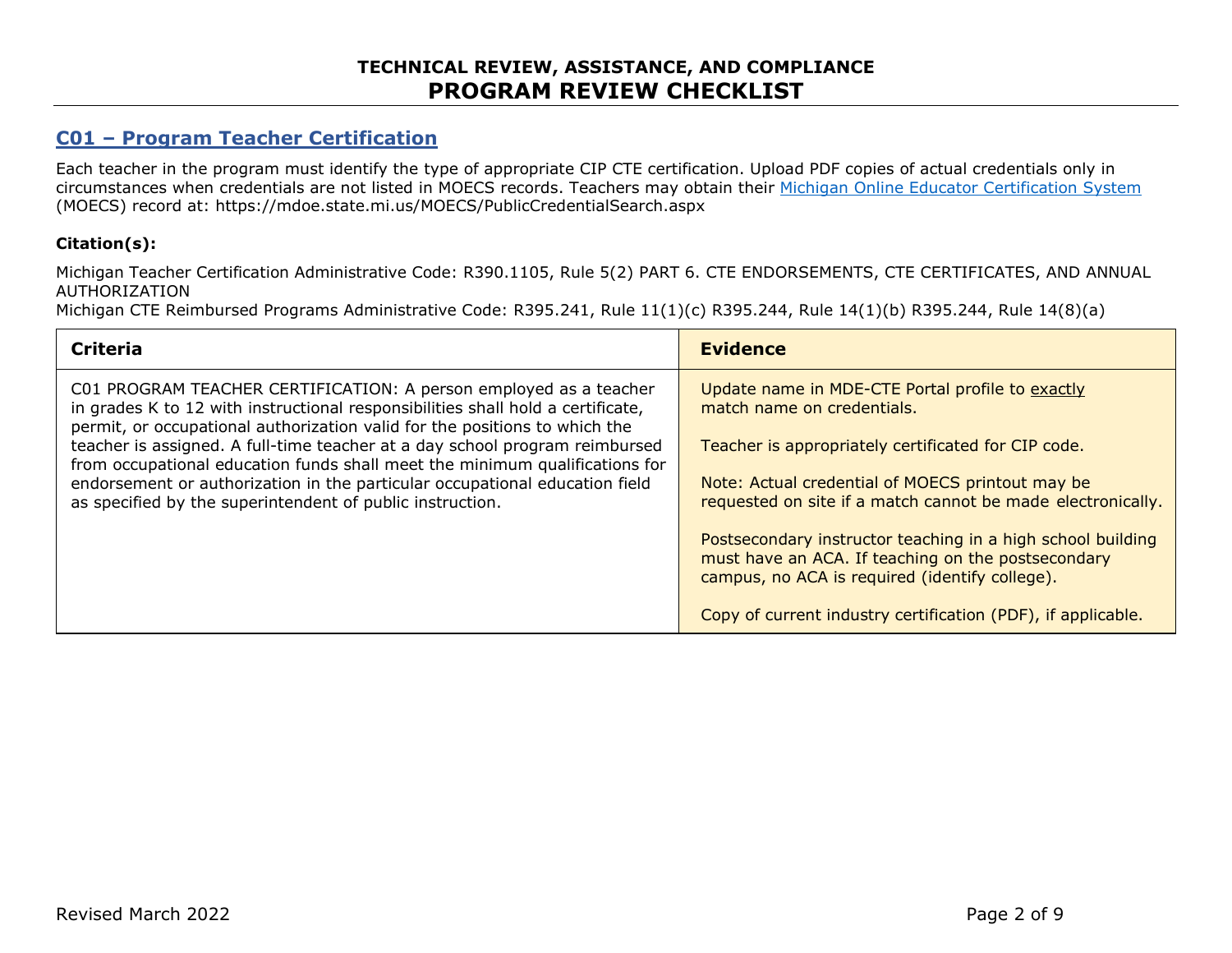### **C02 – Program Teacher Professional Development (PD)**

Professional Development Records: **each teacher** in the PSN must complete PD annually. It is the responsibility of the lead teacher of the program to upload documentation for each teacher assigned to the PSN. Professional Development is defined by Perkins V as activities that are sustained, intensive, collaborative, job-embedded, data-driven, and classroom-focused.

#### **Citation(s):**

Carl D. Perkins: §3. [20 U.S.C. 2302] (40)(B) ESSA SEC. 1111(b)(1) Michigan Perkins V State Plan: Pages 35, 41, 111 Michigan CTE Reimbursed Programs Administrative Code: R395.244, Rule 14(8)(b)

| <b>Criteria</b>                                                                                                                                                  | <b>Evidence</b>                                                                                                                                                               |
|------------------------------------------------------------------------------------------------------------------------------------------------------------------|-------------------------------------------------------------------------------------------------------------------------------------------------------------------------------|
| Individual record(s) of Professional Development that demonstrate sustained<br>efforts to improve knowledge and skills in one or more of the following<br>areas: | Record of Professional Development by each program<br>teacher from the previous five-year period that identifies<br>annual PD that is CTE program-related (evidence should be |
| Staying current with all aspects of program-related industry through<br>annual PD                                                                                | documented in similar format to examples provided in the<br><b>CTE Teacher Technical Tool Kit)</b>                                                                            |
| Promotes the integration of coherent and rigorous content aligned with<br>challenging academic standards and relevant CTE instruction                            | Copy of District Provided Professional Development (DPPD)<br>Record (participation for review year) (See template)                                                            |
| Effective integration of challenging academic material in CTE, provided<br>jointly with academic teachers                                                        |                                                                                                                                                                               |
| Effective research-based teaching skills                                                                                                                         |                                                                                                                                                                               |
| Effective practices to improve stakeholder and community involvement                                                                                             |                                                                                                                                                                               |
| Effective use of research and data to improve instruction                                                                                                        |                                                                                                                                                                               |
| Provide relevant experience in the related business or industry (work-<br>based learning)                                                                        |                                                                                                                                                                               |
| Training in the effective use and application of technology, including<br>distance and online learning                                                           |                                                                                                                                                                               |
|                                                                                                                                                                  |                                                                                                                                                                               |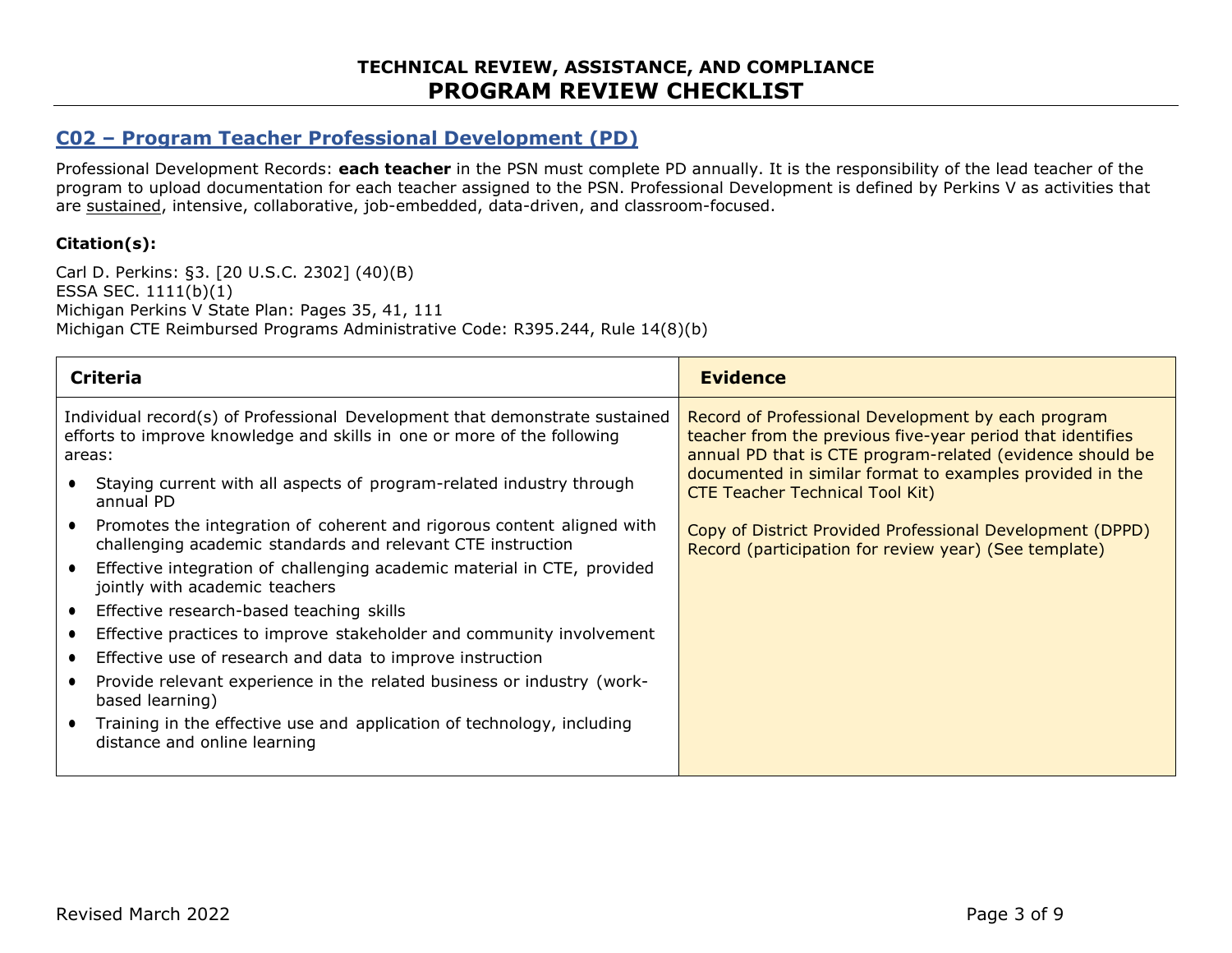### **C03 – Program Advisory Committee: Industry Experts Providing Input to The Program**

Program Advisory Committee meets the following criteria: All local state-approved CTE programs are required to have a program advisory committee. Each program advisory committee must have a majority of their membership from the appropriate business and industry, as related to the program employment area. The [Program Advisory Committee Tool Kit](https://www.michigan.gov/mde/0,4615,7-140-2629_53968---,00.html) provides clear guidance and templates to support local agencies in this work: https://www.michigan.gov/mde/Services/octe/Educators/CTE-Instructional-Resources-for-All-Programs

#### **Citation(s):**

Carl D. Perkins: §114(e)(7) §122(d)(12) §134(e)(2)(E) Michigan Perkins V State Plan: 7, 12-14, 21, 23, 30-35, 38 Michigan CTE Reimbursed Programs Administrative Code: R395.244, Rule 14(8)(d)

| <b>Criteria</b>                                                                                                                                                                                                                                                                                                 | <b>Evidence</b>                                                                                                                                                                                                                                                                                                            |
|-----------------------------------------------------------------------------------------------------------------------------------------------------------------------------------------------------------------------------------------------------------------------------------------------------------------|----------------------------------------------------------------------------------------------------------------------------------------------------------------------------------------------------------------------------------------------------------------------------------------------------------------------------|
| Membership roster must include the following voting members:<br>majority business and industry representation<br>postsecondary representation<br>parent/guardian representative<br>SPOPS representative                                                                                                         | Roster must include:<br>Member name<br><b>Business name</b><br>- Job title<br>$\bullet$<br>Membership representation on board<br>Contact information (email, phone number)<br>Identify chairperson (must be from business and<br>industry) (See template)                                                                  |
| Document a minimum of two meetings each school year demonstrating<br>advisory committee input on planning, development, implementation,<br>operation, promotion, evaluation, technical skills, credentialing, and<br>maintenance of the program. Only one of these meetings may be held at a<br>regional level. | Meeting agendas and detailed minutes with a list of<br>attendees that reflect committee discussions,<br>recommendations, and desired outcomes to support<br>continuous program improvement. (See template)                                                                                                                 |
| Program facilities, equipment, materials, and resources are relevant to the<br>program curriculum and reflect current industry standards and technology<br>(textbooks and software are aligned with current industry standards)                                                                                 | Inventory must include purchase dates, serial numbers, and<br>location of where it is housed (when applicable):<br>Equipment<br>$\bullet$<br>Technology<br>$\bullet$<br>Class set of textbooks with copyright dates<br>• Software with version<br>Websites URLs (online learning resources)<br>$\bullet$<br>(See template) |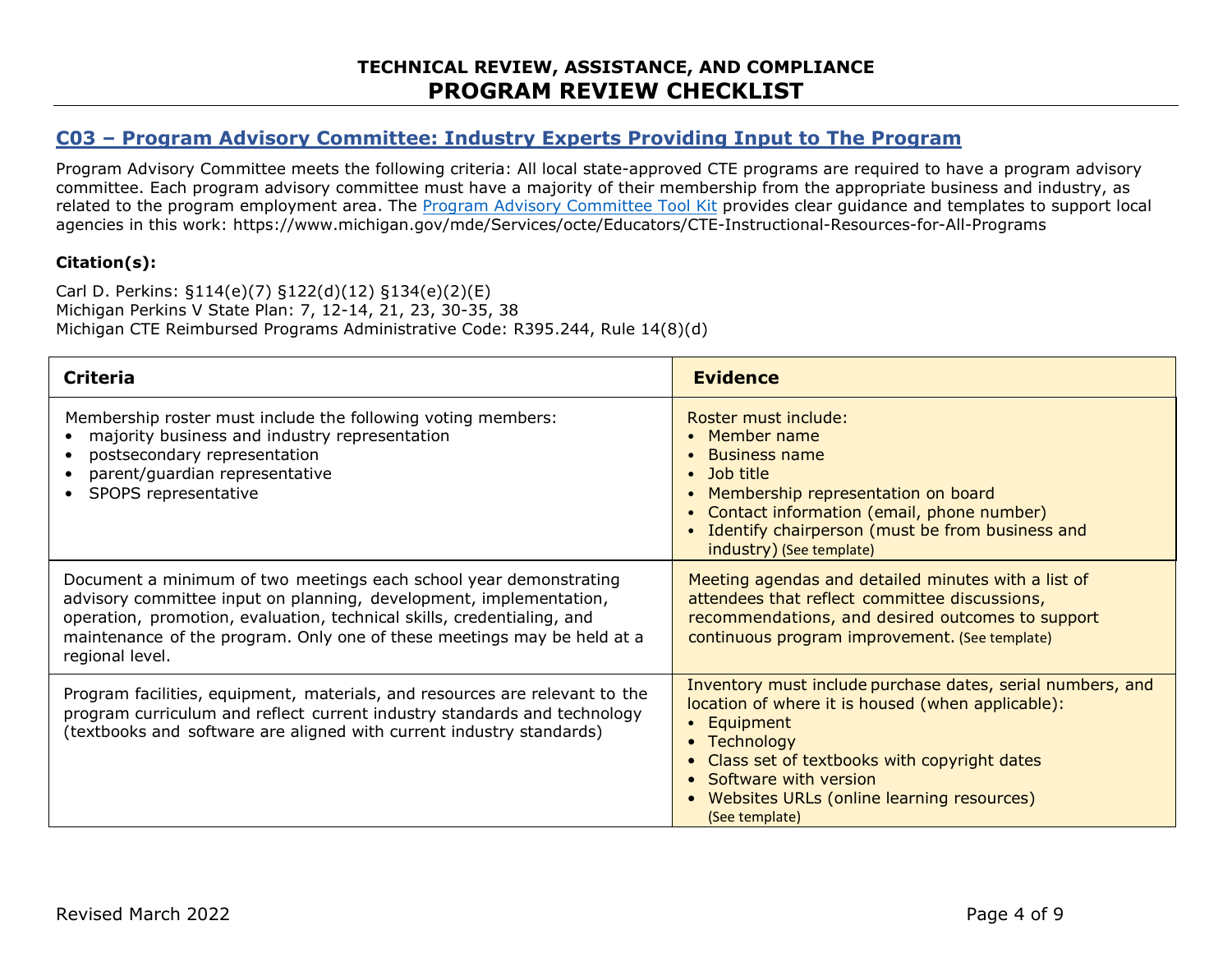### **C04 – Program Delivery: Curriculum and Instruction**

Program Delivery addresses the development, implementation, and revision of the curriculum, including the relevant knowledge and skills taught in the program and the standards on which they are based. Instructional strategies within a student-centered learning environment support student attainment of relevant knowledge and skills within the career pathway. *High Quality Programs of Study* include the following components:

#### **Citation(s):**

Carl D. Perkins: §2, §3(41), §134(b)(2), §135(b)(3), §135(b)(4), §135(b)(5) Michigan Perkins V State Plan: Page 13, 20-37 Michigan CTE Reimbursed Programs Administrative Code: R395.231, Rule 1(c), R395.241, Rule 11(1)(a), R395.241, Rule 11(1)(b), R395.244, Rule 14(4)(a)

| <b>Criteria</b>                                                                                                                                                                                                         | <b>Evidence</b>                                                                                                                                                                                                                                                                                                                                                                                                                                           |
|-------------------------------------------------------------------------------------------------------------------------------------------------------------------------------------------------------------------------|-----------------------------------------------------------------------------------------------------------------------------------------------------------------------------------------------------------------------------------------------------------------------------------------------------------------------------------------------------------------------------------------------------------------------------------------------------------|
| CIP-Specific Gap Analysis (curriculum alignment to National and State CTE<br>Program Standards)<br>www.michigan.gov/mde-cteportal                                                                                       | CIP-specific Gap Analysis/Curriculum Alignment (include<br>plan of improvement, when applicable)<br>(See template)                                                                                                                                                                                                                                                                                                                                        |
| Detailed syllabi for all courses in the program (sample available in the CTE<br>Teacher Technical Tool Kit at:<br>https://www.michigan.gov/mde/Services/octe/Educators/CTE-Instructional-<br>Resources-for-All-Programs | Syllabi for each course in the program, including:<br>Description and duration of academic and technical skills,<br>$\bullet$<br>laboratory, and hands-on learning, WBL, and student<br>leadership<br>Outline with topics aligned to segments/competencies<br>$\bullet$<br>Special features of the course (i.e., academic credit,<br>$\bullet$<br>postsecondary linkage, credentials, off-site delivery,<br>WBL, safety training, CTSO)<br>(See template) |
| Instructional Design Form (used to report program delivery in MDE-CTE<br>Portal) found on MDE OCTE Website. https://www.michigan.gov/octe                                                                               | Program teacher completes and uploads PDF of MDE<br>Instructional Design Form. Verify that each class aligns with<br>what is reported in CTEIS. (See template)                                                                                                                                                                                                                                                                                            |
| Includes ongoing CIP-Specific Safety Training, completed in the classroom<br>prior to beginning Work-Based Learning, and continuing through the<br>program.                                                             | Program safety record identifies:<br><b>Specific trainings</b><br>$\bullet$<br><b>Training dates</b><br>$\bullet$<br>Mastery level, when appropriate<br>$\bullet$<br>(See template)                                                                                                                                                                                                                                                                       |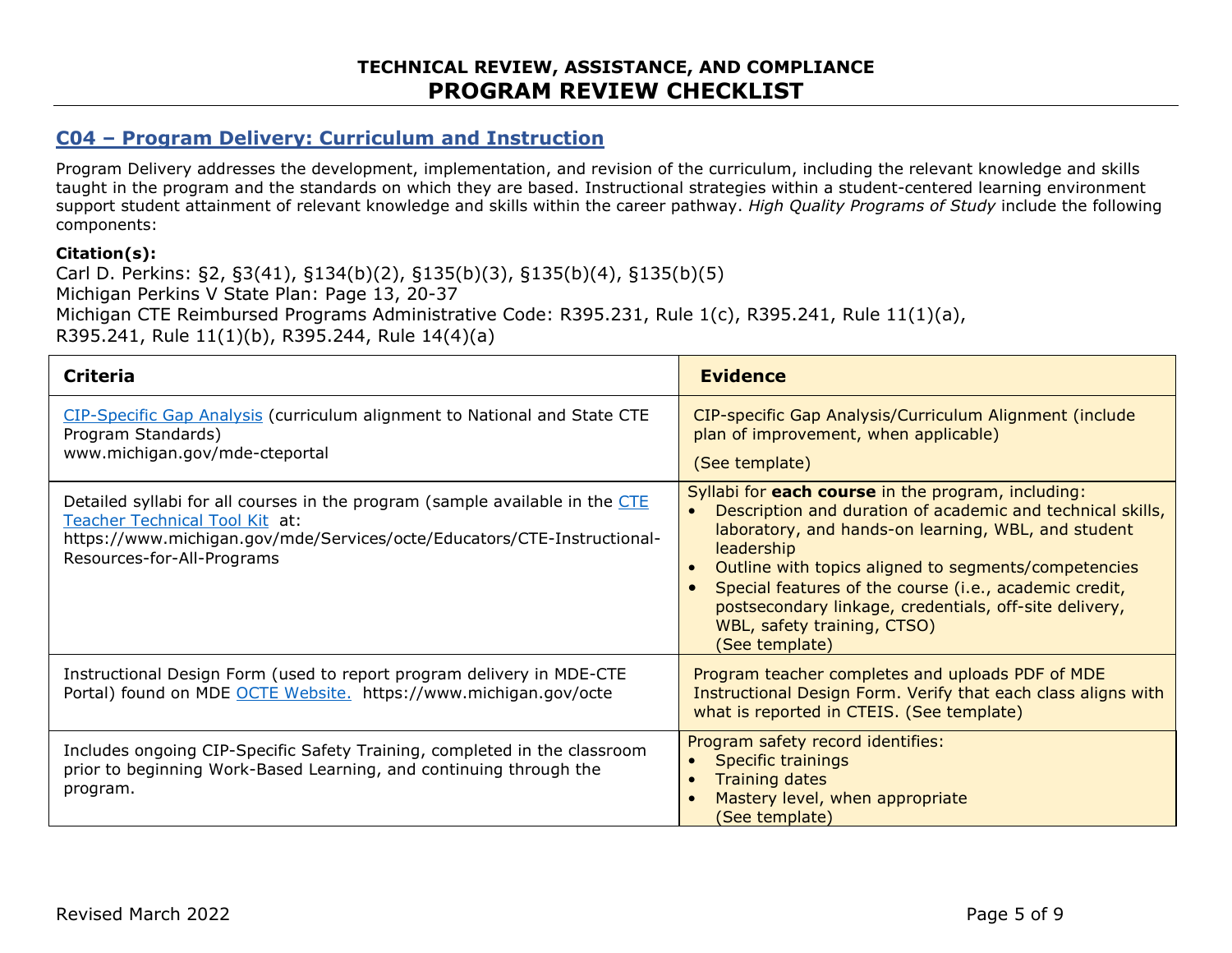### **TECHNICAL REVIEW, ASSISTANCE, AND COMPLIANCE PROGRAM REVIEW CHECKLIST**

### **C05 – Work-Based Learning**

Work-Based Learning (WBL) is sustained interactions with employers or community professionals in real workplace settings, to the extent practicable, or simulated environments at an educational institution that foster in-depth, first-hand engagement with the tasks required of a given career field, that are aligned to curriculum, instruction, and CTE Program standards. Students may begin learning about careers while in elementary school (Career Awareness), experimenting with career options in middle school (Career Exploration), and then practice readiness for careers while in high school (Career Preparation and Training). The [Work-Based Learning Guide](https://www.michigan.gov/mde/services/octe/educators/work-based-learning) provides clear guidance to support local agencies in this work: https://www.michigan.gov/mde/services/octe/educators/work-based-learning. Other resources can be found on the [MDE OCTE website:](https://www.michigan.gov/mde/Services/octe) https://www.michigan.gov/octe

#### **Citation(s):**

Carl D. Perkins: §122(c)(4)(C) Michigan Perkins V State Plan: Page 13, 35, 40, 54 Michigan CTE Reimbursed Programs Administrative Code: R395.241, Rule 11(1)(b), R395.244, Rule 14(8)(j)

| <b>Criteria</b>                                                                                                                         | <b>Evidence</b>                                                                                  |
|-----------------------------------------------------------------------------------------------------------------------------------------|--------------------------------------------------------------------------------------------------|
| CTE program provides WBL experiences related to CIP area.                                                                               | Documentation of WBL placement specific to occupational<br>area (include WBL activity and date): |
|                                                                                                                                         | • Career Awareness                                                                               |
|                                                                                                                                         | • Career Exploration                                                                             |
|                                                                                                                                         | • Career Preparation                                                                             |
|                                                                                                                                         | • Career Training                                                                                |
|                                                                                                                                         | (See template)                                                                                   |
| Work Site Specific Safety Training: Appropriate training plans and                                                                      | Upload program specific (one of each, when applicable):                                          |
| agreements are completed and kept on file at school and at the WBL site.<br>Document safety training completed prior to and during WBL. | • Sample completed training plan                                                                 |
|                                                                                                                                         | • Sample completed training agreement                                                            |
|                                                                                                                                         | (See Work-Based Learning toolkit)                                                                |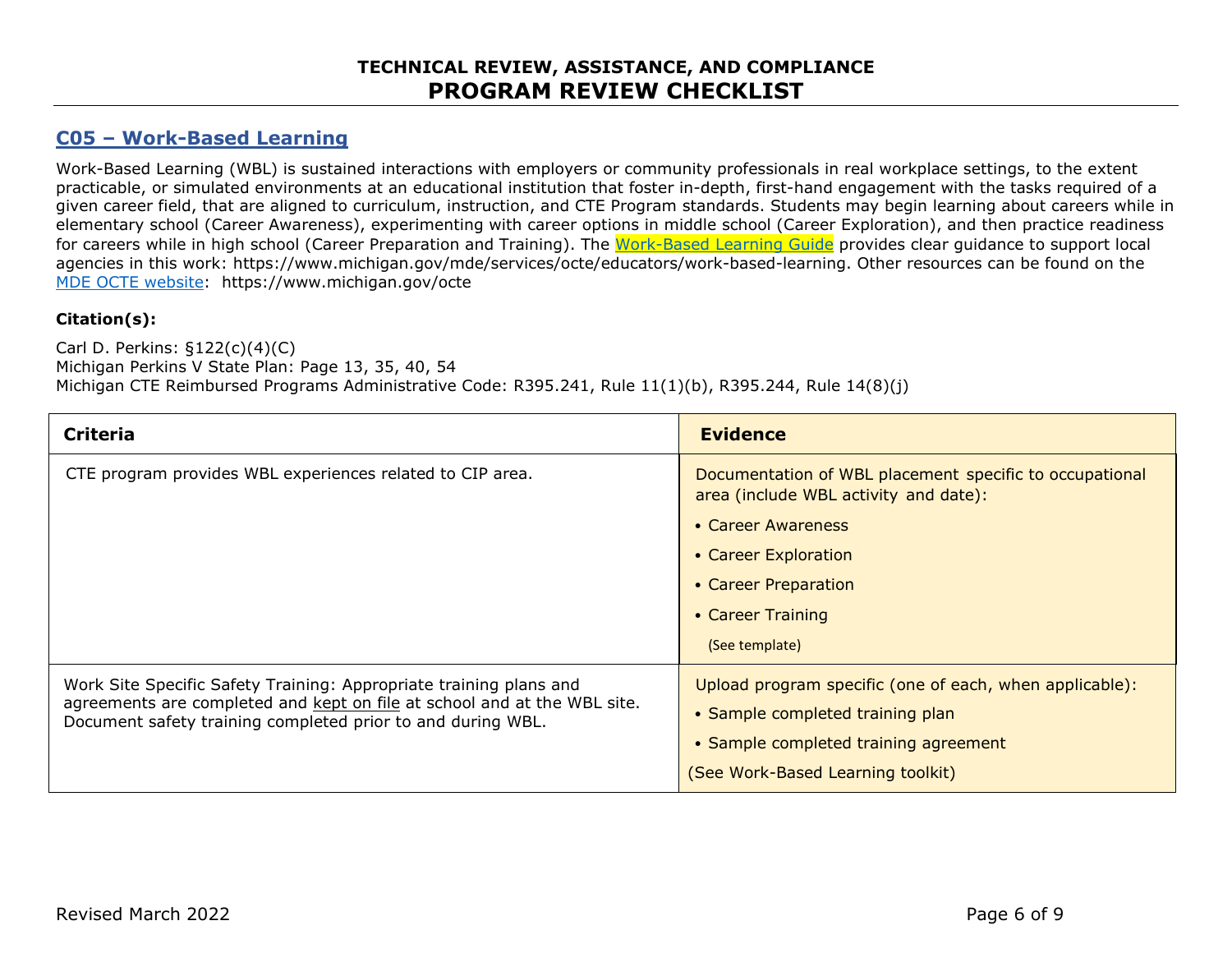### **C06 – Student Leadership & Career and Technical Student Organizations**

All state-approved CTE programs are required to provide student leadership as an integral cocurricular component of their program. A Career Technical Student Organization (CTSO) is a student leadership organization that provides an excellent framework for developing leadership skills. Students will understand leadership and communication for personal development, communications and speaking to groups, development of managerial skills, leading individuals and groups, and career success to gain leadership positions both in their community and career. Much of the CTSO/leadership work completed by students should be incorporated within classroom lessons and concepts providing students with knowledge and hands-on experience related to course curriculum. The [CTE Teacher Technical Tool Kit](https://www.michigan.gov/mde/-/media/Project/Websites/mde/CTE/Tool-kits/CTE_Teacher_Technical_Tool_Kit_698712_7.pdf?rev=b2a7ddb413c541b8b315f44c73bcdc22) provides clear guidance to support local agencies in this work: https://www.michigan.gov/mde/Services/octe/Educators/CTE-Instructional-Resources-for-All-Programs

#### **Citation(s):**

Carl D. Perkins: §122(c)(7) Michigan Perkins V State Plan: Page 35 Michigan CTE Reimbursed Programs Administrative Code: R395.241, Rule 11(1)(b), R395.244, Rule 14(8)(m)

| <b>Criteria</b>                                                            | <b>Evidence</b>                                                                                            |
|----------------------------------------------------------------------------|------------------------------------------------------------------------------------------------------------|
| CTE program provides each student leadership development<br>opportunities. | Documentation of Leadership participation specific to<br>occupational area (include activities and dates): |
|                                                                            | $\bullet$ Individual                                                                                       |
|                                                                            | • Team Member                                                                                              |
|                                                                            | • Project Manager/Committee Chair                                                                          |
|                                                                            | • Local Leader/Elected Officer Position                                                                    |
|                                                                            | • Community Leader/Regional, State, National Position                                                      |
|                                                                            | (See template)                                                                                             |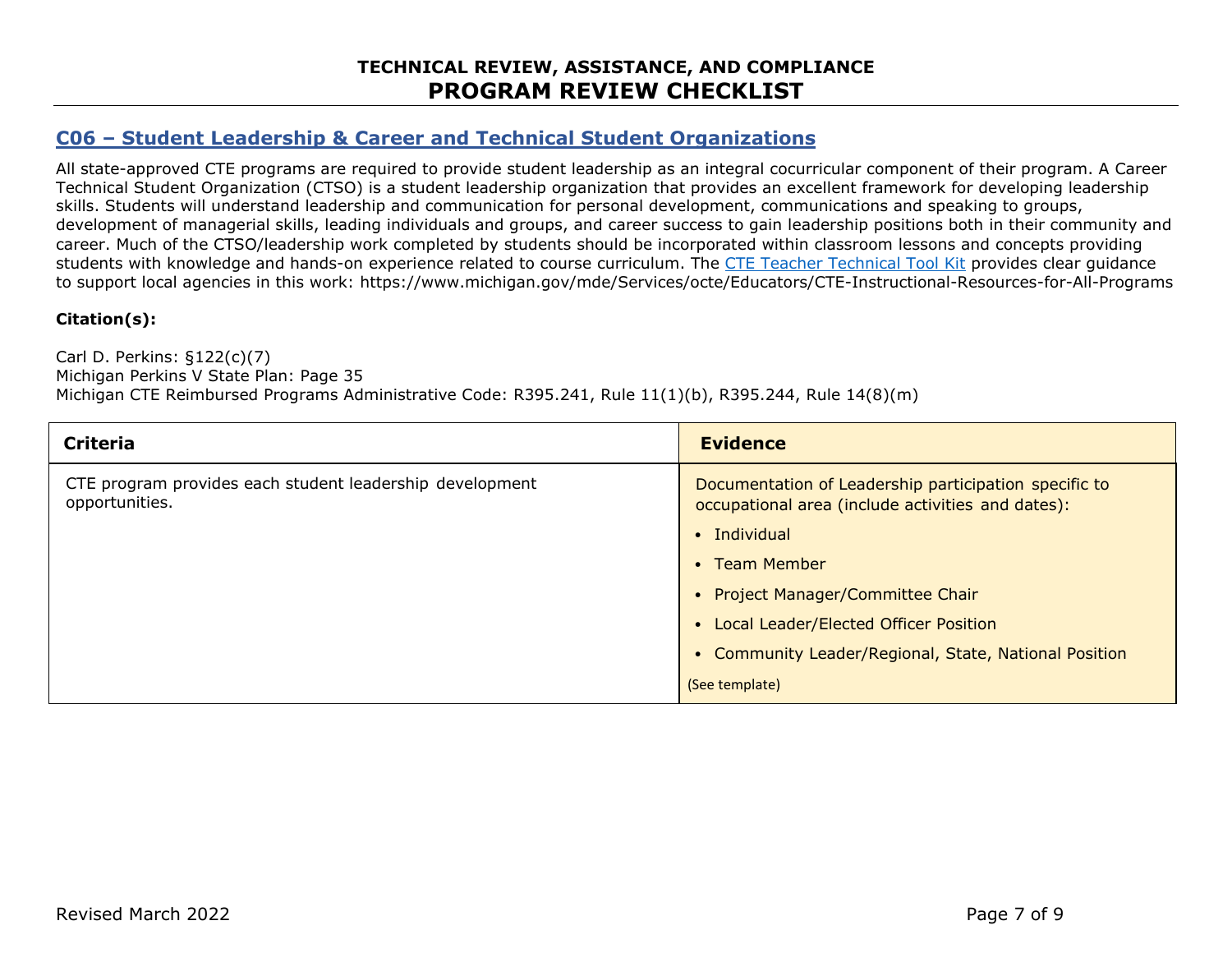### **C07 – Equity and Access**

Program employs strategies to eliminate barriers to program access. Program addresses issues of bias, inclusivity, and discriminatory practices. Student recruitment strategies support access and equity for various student populations, with considerations for gender, race and ethnicity, and special population status (individuals with disabilities; individuals from economically disadvantaged families; individuals preparing for nontraditional fields; single parents, including single pregnant women; out-of-workforce individuals; English learners; homeless individuals; youth who are in, or have aged out of, the foster care system; and youth with a parent who is a member of the armed forces and is on active duty). The [CTE Teacher Technical Tool Kit](https://www.michigan.gov/mde/-/media/Project/Websites/mde/CTE/Tool-kits/CTE_Teacher_Technical_Tool_Kit_698712_7.pdf?rev=b2a7ddb413c541b8b315f44c73bcdc22) provides clear guidance to support local agencies in this work: https://www.michigan.gov/mde/Services/octe/Educators/CTE-Instructional-Resources-for-All-Programs

#### **Citation(s):**

Carl D. Perkins: §122(d)(4)(B)(ii), §122(d)(4)(C)(iv), §124(b)(6),(16),(17), §134(c)(2)(E), §135(b)(5)(M) Michigan Perkins V State Plan: Page 36-42 Michigan CTE Reimbursed Programs Administrative Code: R395.244, Rule 14(6)(a), R395.244, Rule 14(8)(e), R395.244, Rule 14(8)(i)

| <b>Criteria</b>                                                                                                                                                                                                                                                                  | <b>Evidence</b>                                                                                                                                                                                                                                                                |
|----------------------------------------------------------------------------------------------------------------------------------------------------------------------------------------------------------------------------------------------------------------------------------|--------------------------------------------------------------------------------------------------------------------------------------------------------------------------------------------------------------------------------------------------------------------------------|
| Room arrangement is accessible for all students, including individuals<br>with disabilities, and includes at least one adjustable workstation.                                                                                                                                   | • Invoices of purchases to improve accessibility (for all new<br>purchases),<br>• Photos of classroom/lab demonstrating access (with<br>descriptive captions, converted to PDF), OR<br>• Signed C07 Program Accessibility Assurance                                            |
| Classroom environment, curriculum, and materials are inclusive, free<br>of bias, and non-discriminatory.                                                                                                                                                                         | • District Equal Opportunity compliance statement<br>• Photos of classroom displays and learning environment<br>demonstrating equity (with descriptive captions,<br>converted to PDF)                                                                                          |
| Program recruitment strategies reflect the diversity of, and languages<br>spoken, in the community. Application policy and procedures when<br>used, are fair and equitable to all students, with considerations for<br>gender, race and ethnicity and special population status. | • Recruitment materials/brochures<br>• Program applications and prerequisites<br>• District policy/procedure for enrolling students in CTE<br>programs supports access and equity<br>• District Equal Opportunity compliance statement appears<br>on all recruitment materials |